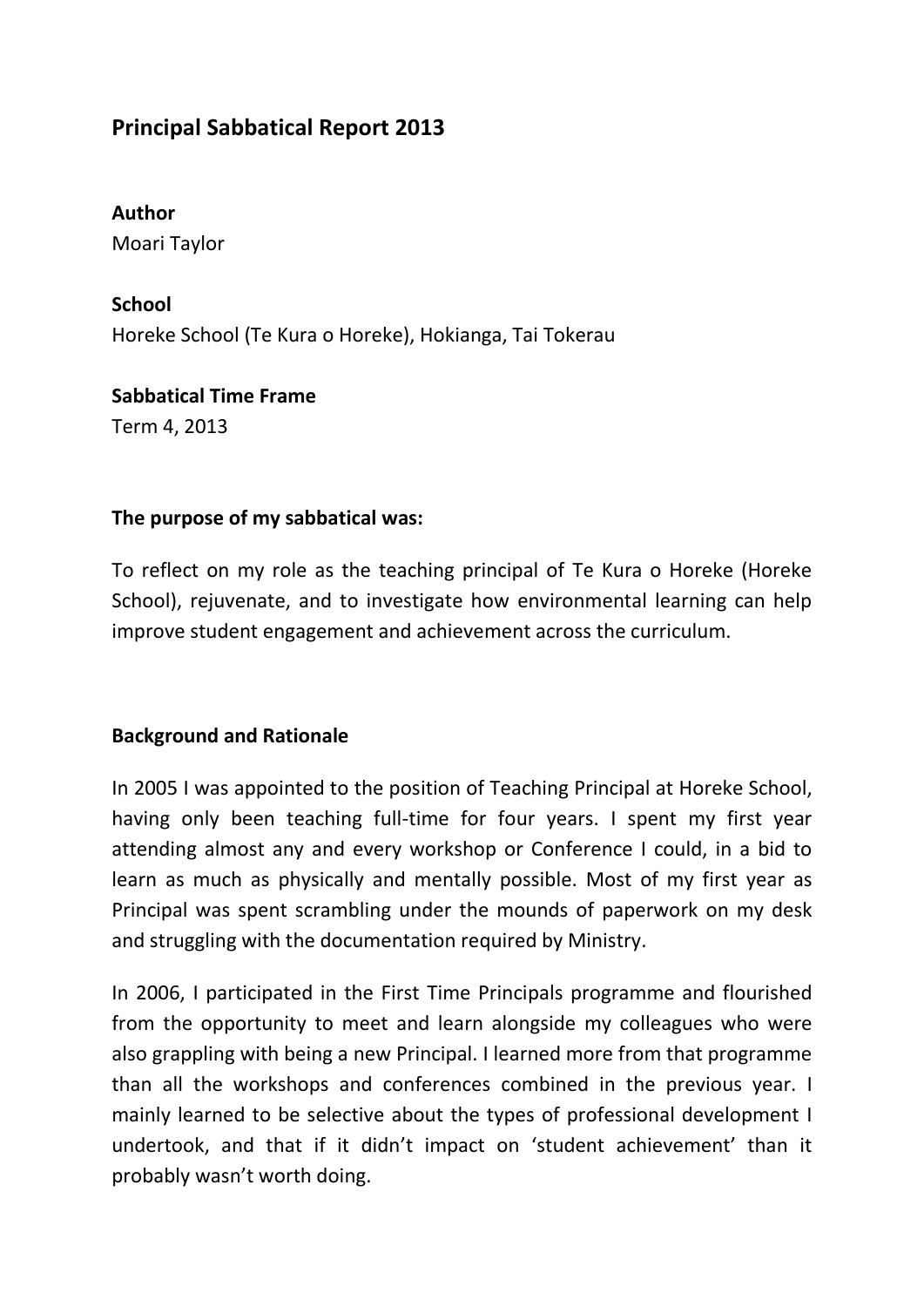Over the past 8 years, I've learned and implemented systems and processes to help me in my role; I've formed valuable relationships with my staff, my parents/whanau, my Board, my community and colleagues from other schools; I believe I've grown immensely in terms of my knowledge about the roles and demands of being a Teaching Principal, however I continued to struggle to find the ideal work-life balance.

In 2012 I could feel myself becoming overwhelmed with the demands of my job, and my work-life balance was becoming increasingly unbalanced. Our school had just begun looking into the EnviroSchools programme and we were keen to learn more about how this could work for our school. I therefore applied for Sabbatical leave in the hope that I could have time away from the demands of Teaching Principal to simply rejuvenate and reflect upon my roles. I also wanted the opportunity to visit successful EnviroSchools in Tai Tokerau to investigate how environmental learning could help improve student engagement and achievement at Horeke School. I am extremely grateful for the opportunity I was gifted to have a sabbatical in Term 4 of 2013.

### **In terms of my role as a Teaching Principal, I came to following conclusions:**

- **E** Time out of school has allowed me the opportunity to rejuvenate and I strongly advise that any Principal (especially those who are Teaching) take advantage of a Sabbatical
- We don't always find (or take) the time to sit back and fully reflect upon our roles as teaching principals. We must be critical of what we do, but we must also be realistic!
- **As the Teaching Principal of a small rural school, it is very important that my** time as both the Leader of the School and a classroom practitioner is utilised well.
- **E** Upon reflection, and in discussions with other Teaching Principals of smaller schools, we are constantly 'doing loads of stuff' to keep our schools and classrooms ticking along; it is not always easy to find that work-life balance
- Each role (Principal and classroom practitioner) has a wide range and growing number of responsibilities; both roles are very demanding.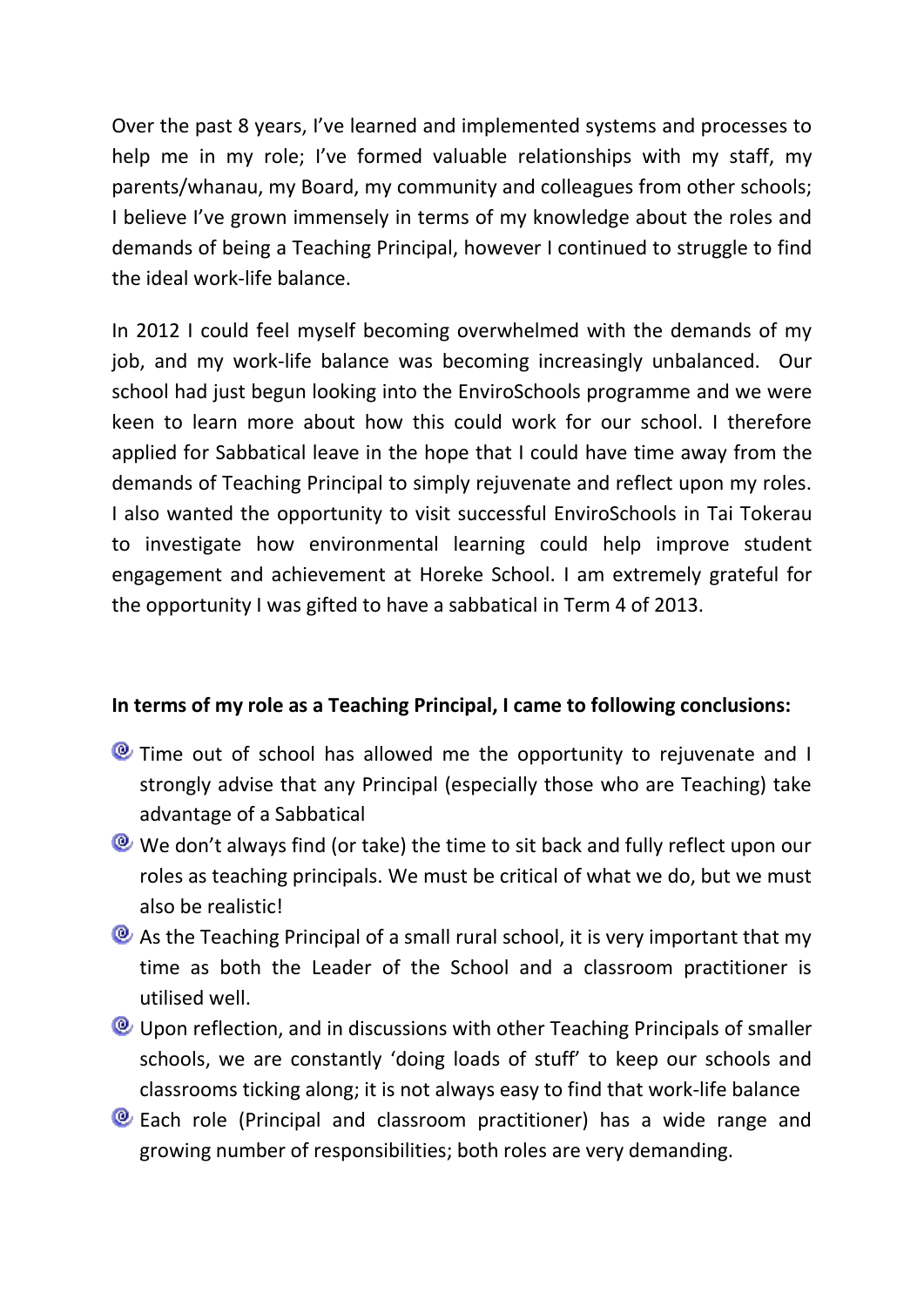**O** Time and work-load management strategies are essential to ensure that we maximise the quality and quantity of 'mahi' we are able to do effectively:-

- prioritising tasks and knowing deadlines is essential
	- lists of tasks to be done (including due dates) are necessary
	- number tasks in terms of priority and work through accordingly
	- 'tick off' tasks as you complete them; this gives you a sense of accomplishment as well as helping you track tasks completed
	- doing smaller and quick tasks in between larger (more difficult tasks) helps to break the monotony; work smarter, not harder.
- continual personal and professional development is imperative
	- it is your responsibility to Lead the Learning; be a good example for others
	- keep up to date with educational pedagogies and developments
	- the amount of professional reading that crosses your desk is often mind boggling; scan and skim through these and select which need more attention; have a set time in the week to read these more thoroughly
	- Conferences and workshops are invaluable opportunities for your own professional development and networking with colleagues; they must have positive impact on student achievement
		- be selective; time away from school often means more work to do
		- be reflective; how will this conference/workshop help improve your school and learning programmes
- have a well organised and tidy work space
	- file papers appropriately and often; this helps keep your desk clear and ensures you can find everything you need later on
	- ensure files are labelled clearly for quick reference
	- **E** keep files and documents that you require often, close at hand
	- correspondence for the principal should be placed in a set place
		- any urgent documents or letters with privacy issues should be handed directly to the Principal (where possible)
	- **find systems and processes that work best for you**
	- utilise templates for planning and reporting, as this saves time and energy
- keep an up-to-date diary (both of school and personal events)
	- schools are typically very busy and knowing dates of events well ahead of time is important with planning and preparation
	- try to spread school events evenly throughout the Terms; avoid hosting events towards the ends of Terms as these are often quite busy with assessments, report writing and completion of classroom projects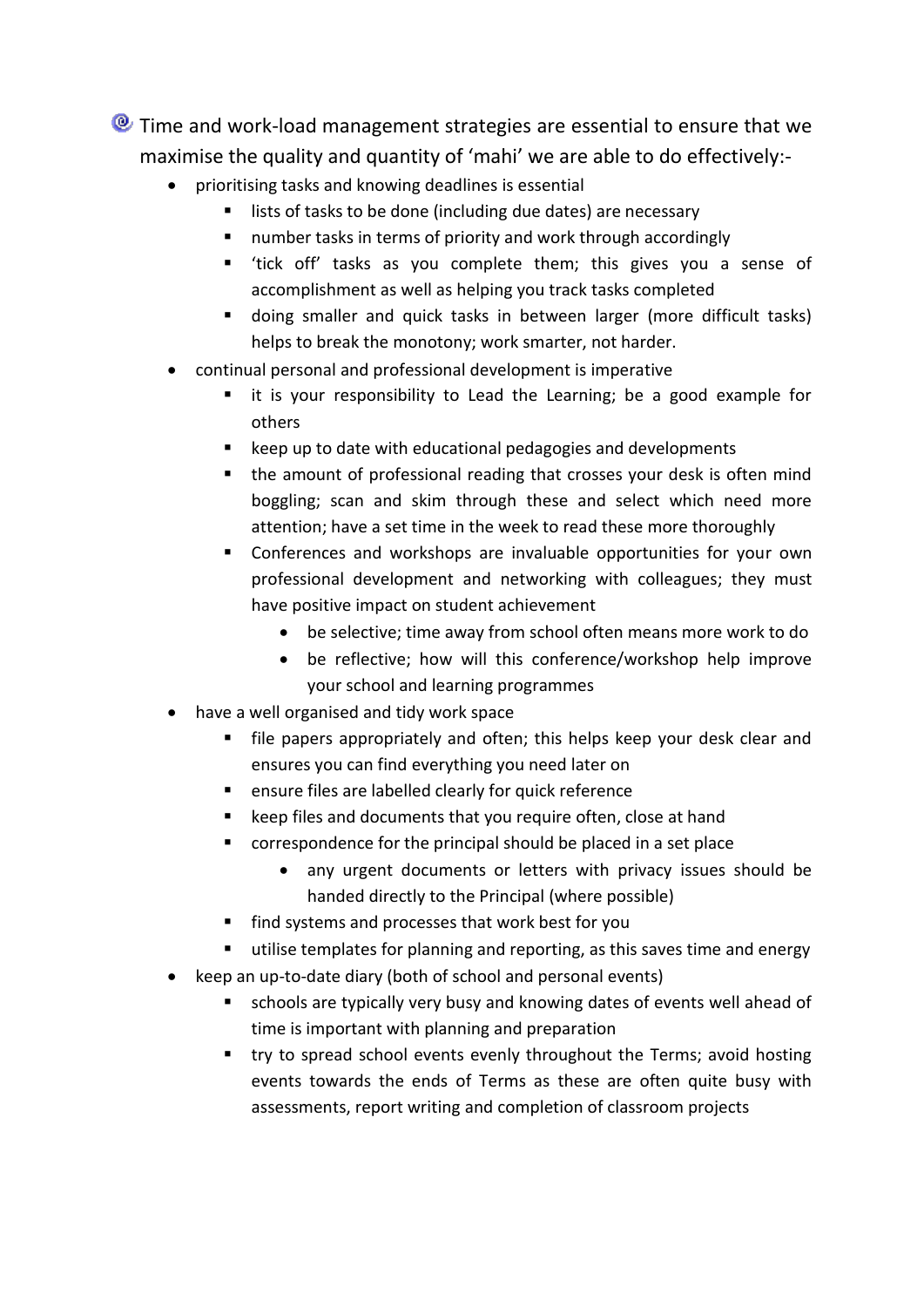- **i** if possible, combine events that complement each other (i.e. Athletics and Swimming, Noho Marae and Parent/Whanau interviews (sharing learning))
- **allocate definitive times for meetings on release days (where possible),** try to plan for at least one undisturbed day per week
- to maintain a positive profile, it's important that you participate in all school and community events, so try to avoid any clashing of personal and public events
- stay in touch with colleagues
	- $\blacksquare$  join an association that supports the kaupapa of your school
		- attend meetings (where possible) as this keeps you informed
		- seek advice from experienced colleagues where necessary
		- offer support where you can
	- keep a list of colleagues names; including schools and phone numbers
	- **don't spend hours trying to do something that someone else has already** done well; most colleagues are happy to share if you simply ask; acknowledge their hard work, but make it appropriate for your school

# **As a result of EnviroSchools visits during my sabbatical, I came to following conclusions:**

- Environmental education is being used successfully by many schools throughout Tai Tokerau, to improve student engagement and achievement.
- Environmental education, if used effectively across the Curriculum, will help improve student engagement and achievement at Te Kura o Horeke.
- **O** The health of our school and local environment is an important issue for our school now and will continue to be an important aspect of our learning programmes.
- Environmental learning looks different in every school; for some it's a nature walk tucked in the back of the school, composting bins and raised veggie gardens, butterfly gardens and butterfly mosaics, beehives and honey, chickens and eggs, vertical gardens, wetlands, shade houses and native nurseries… the list is almost endless.
- **E** Regardless of what shape and form Environmental education takes in your school, the teachings and learnings must be imbedded into the culture of the school (and to some extent the wider community) in order for it to reach its' fullest potential; it should not merely be an 'add on' to your learning programmes.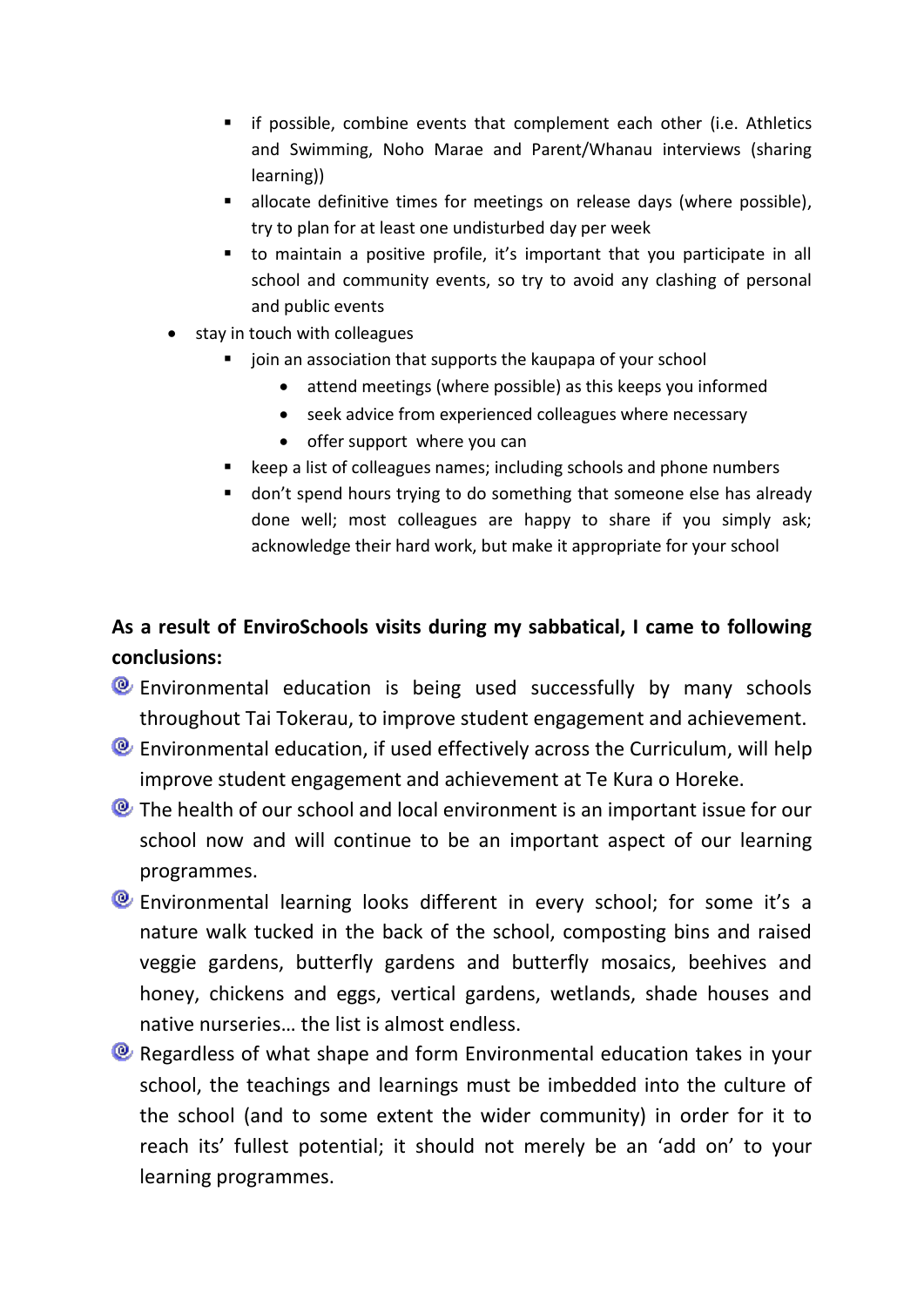- **All staff in the school must be fully involved in the programme.**
- **C** Children must know and understand the processes they use in their environmental education, but more importantly, they must know and understand the purpose.
- We all have a responsibility to nurture our natural environment so that our planet can continue to sustain life now and into the future.
- **Q** I believe that the current direction Te Kura o Horeke is heading, in terms of our environmental education, is invaluable learning for our students.

### **Since my Sabbatical in Term 3 of 2013, we have already made the following developments and improvements:-**

- the Horeke School Board of Trustees are in full support of our environmental education journey
- our EnviroSchools kaupapa has been included in Strategic Planning and budget allowances have been made for some resourcing
- in close consultation with staff (especially our grounds person), we have agreed on the following projects as part of our environmental education:-
	- **E** increase school veggie gardens capacity
	- begin developing lower gardens for larger crops (i.e. corn, kamokamo, etc.)
	- **further develop our school orchard with heritage trees**
	- establish a nursery facility and a 'seed bank' for veggies
	- eco-source native seeds to start native nursery/seedlings
	- more native planting around school to attract native birdlife
	- **I** improve composting and establish a worm farm
	- **I** introduce a 'minimal waste' lunchbox programme
	- **F** implement a school ZERO WASTE programme
	- **n** improve school recycling system
	- **F** research bees and introduce beehives on school site